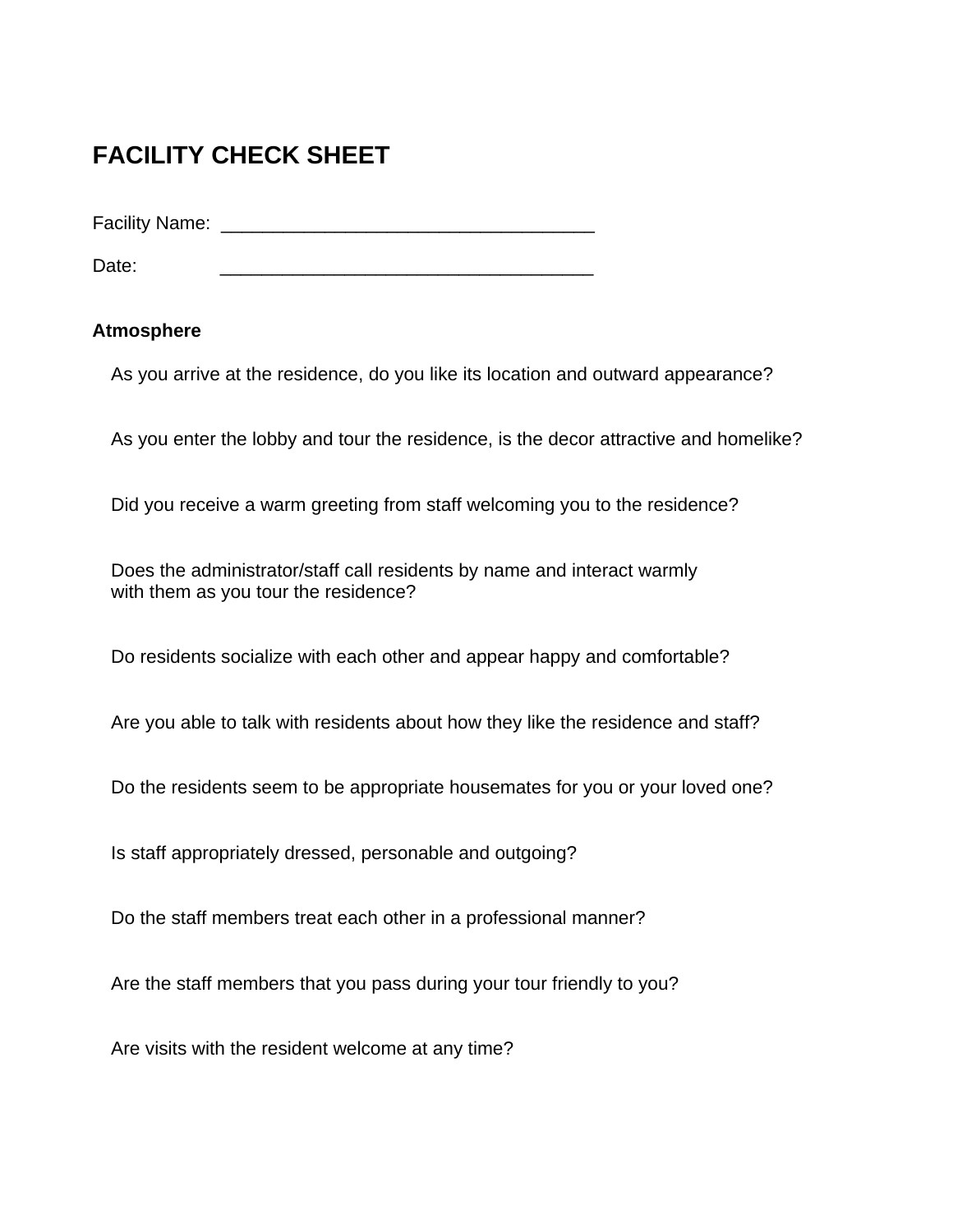### **Physical Features**

Is the community well-designed for resident's needs?

Is the floor plan easy to follow?

Are doorways, hallways and rooms accommodating to wheelchairs and walkers?

Are elevators available for those unable to use stairways?

Are hand rails available to aid in walking?

Are floors of a non-skid material and carpets firm to ease walking?

Does the residence have good natural and artificial lighting?

Is the residence clean, free of odors and appropriately heated/cooled?

Does the residence meet local and/or state licensing requirements?

Does the residence have sprinklers and clearly marked exits?

Does the residence have a means of security if a resident wanders?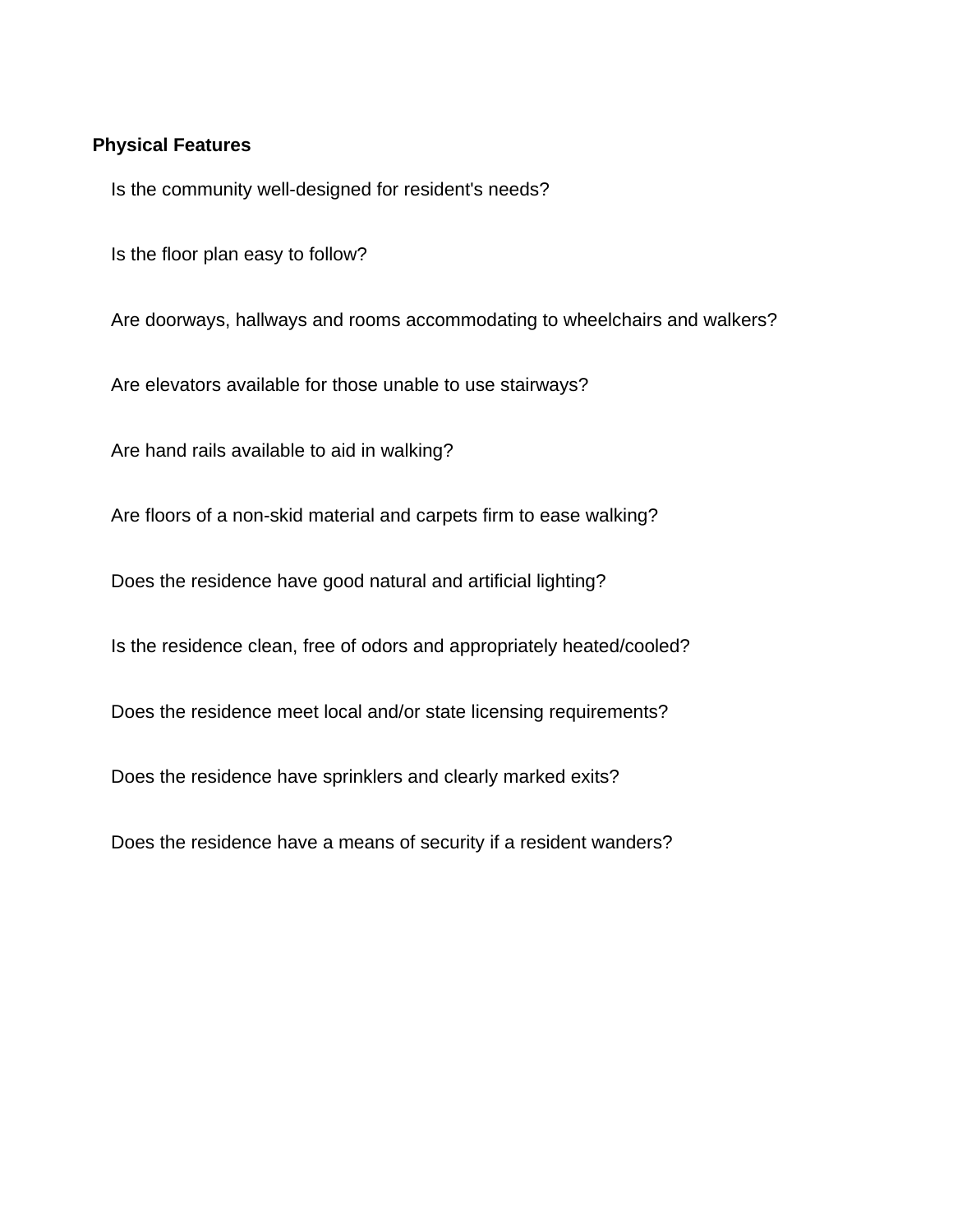## **Needs Assessments, Contracts, Costs & Finances**

Is a contractual agreement available that discloses healthcare and supportive services, all fees, as well as admission and discharge provisions?

Is there a written plan for the care of each resident?

Does the residence have a process for assessing a potential resident's need for services and are those needs addressed periodically?

Does this process include the resident, their family and facility staff along with the potential resident's physician?

When may a contract be terminated and what are refund policies?

Is there any government, private or corporate programs available to help cover the cost of services to the resident?

Is a contractual agreement available to include accommodations, personal care, health care and supportive services?

Are additional services available if the resident's needs change?

Is there a procedure to pay for additional services like nursing care when the services are needed on a temporary basis?

Are there different costs for various levels or categories of services?

Do billing, payment and credit policies seem fair and reasonable?

May a resident handle their own finances with staff assistance if able or should a family member or outside party be designated to do so?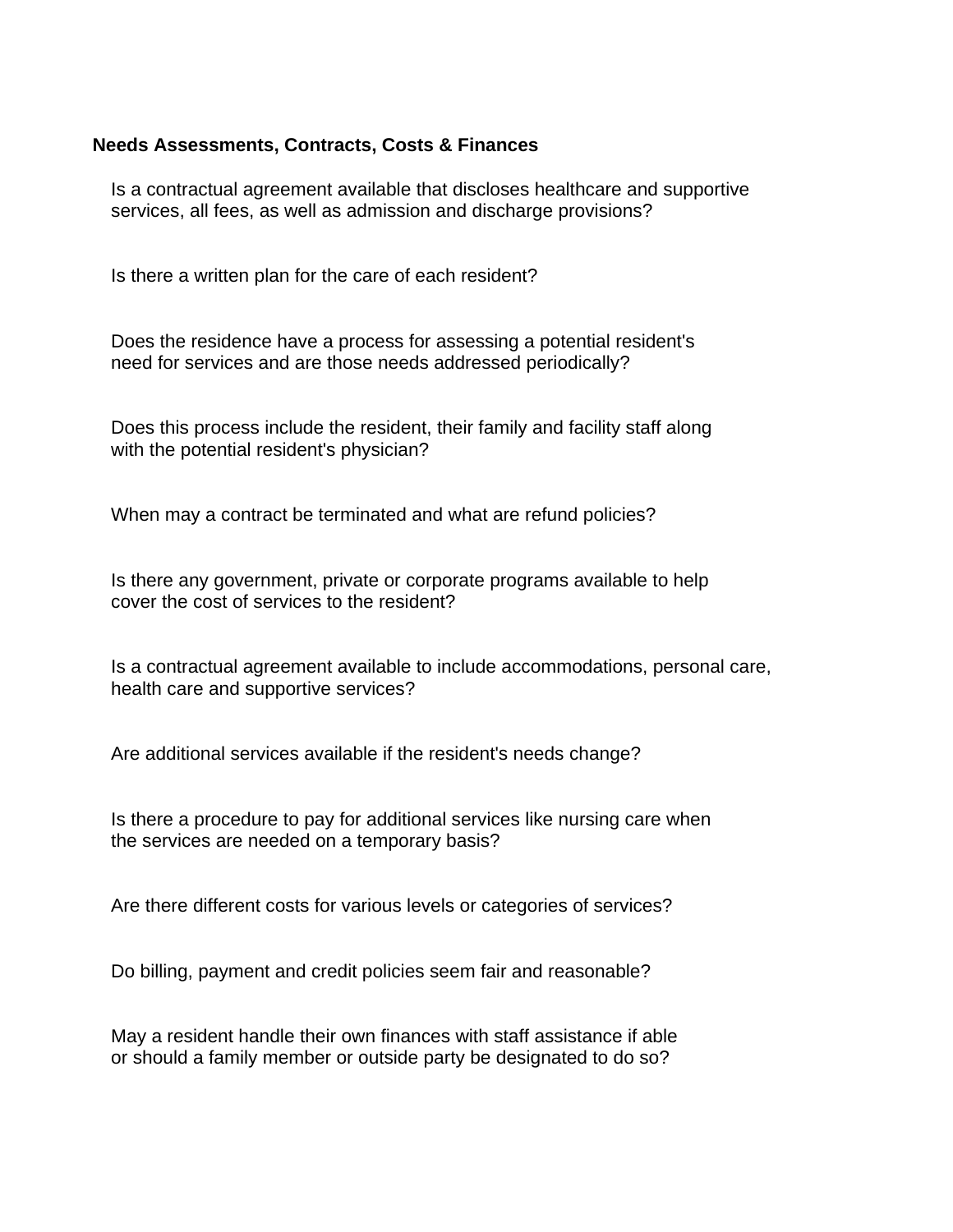Are residents required to purchase renters' insurance for personal property in their units?

Is staff available to meet scheduled and unscheduled needs?

When may a contract be terminated? What are the policies for refunds and transfers?

Is there an appeals process for dissatisfied residents?

## **Medication & Health Care**

Does the residence have specific policies regarding storage of medication, assistance with medications, training and supervision of staff and record keeping?

Is self-administration of medication allowed?

Is there a staff person to coordinate home care visits from a nurse, physical therapist, occupational therapist, etc. if needed?

Is staff available to assist residents who experience memory, orientation, or judgment losses?

Does a physician or nurse visit the resident regularly to provide medical checkups?

Does the residence have a clearly stated procedure for responding to a resident's medical emergency?

To what extent are medical services available and how are these services provided?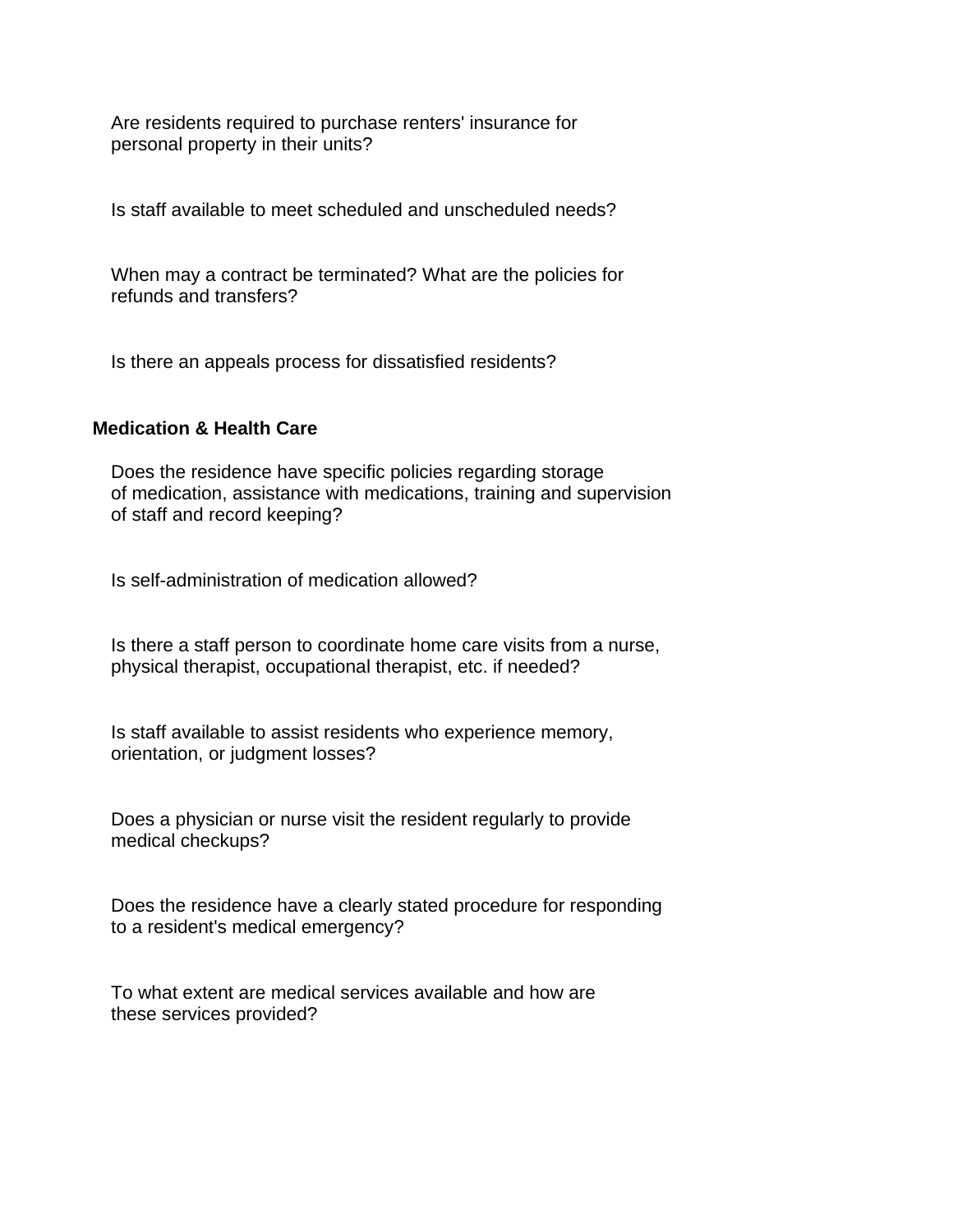## **Services**

Can the residence provide a list of services available?

Is staff available to provide 24-hour assistance with activities of daily living (ADLs) if needed? ADLs include: Dressing; Eating; Mobility; Hygiene and grooming; Bathing, Toileting and incontinence; Using the telephone; Shopping; and Laundry

Does the residence provide housekeeping services in residents' units?

Does the residence provide transportation to doctors' offices, the hairdresser, shopping and other activities desired by residents?

Can residents arrange for transportation on fairly short notice?

Are pharmacy, barber/beautician and/or physical therapy services offered on-site?

#### **Individual Unit Features**

Do dining room menus vary from day to day and meal to meal?

Are different sized and types of units available?

Are units for single and double occupancy available?

Do residents have their own lockable doors?

Is a 24-hour emergency response system accessible from the unit?

Are bathrooms private with handicapped accommodations to accommodate wheelchairs and walkers?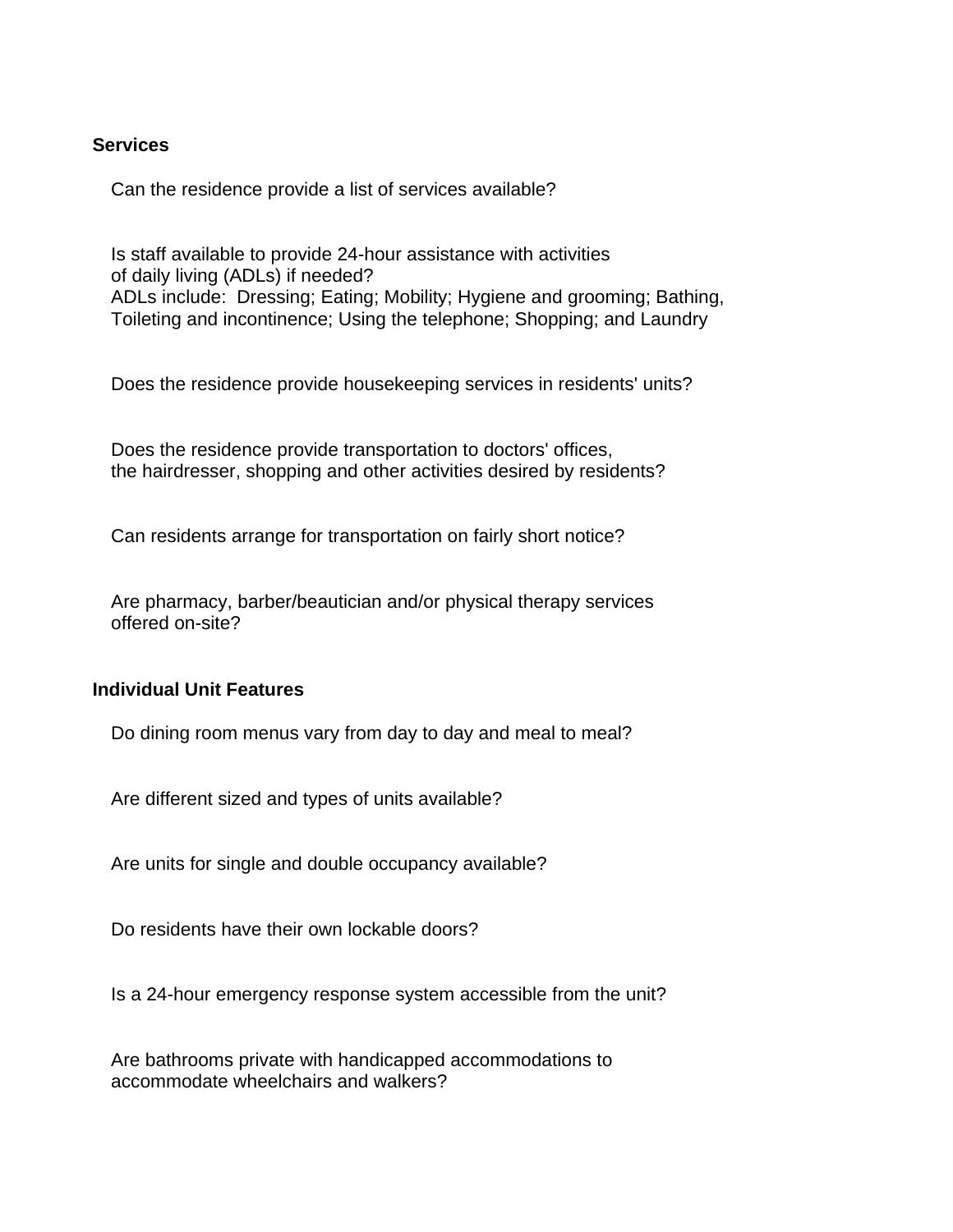Are residents able to bring their own furnishings for their unit and what may they bring? What is provided?

Do all units have a telephone and cable TV and how is billing handled?

Is a kitchen area/unit provided with a refrigerator, sink and cooking element?

May residents keep food in their units?

May residents smoke in their units? In public spaces?

May residents decorate their own units?

## **Social & Recreational Activities**

Is there evidence of an organized activities program, such as a posted daily schedule, events in progress, reading materials, visitors, etc.?

Do residents participate in activities outside of the residence in the neighboring community?

Do volunteers, including family members, come into the residence to help with or conduct programs?

Does the residence create a sense of community by requiring residents to participate in certain activities or perform simple chores for the group as a whole?

Are residents' pets allowed in the residence? Who is responsible for their care?

Does the residence have its own pets?